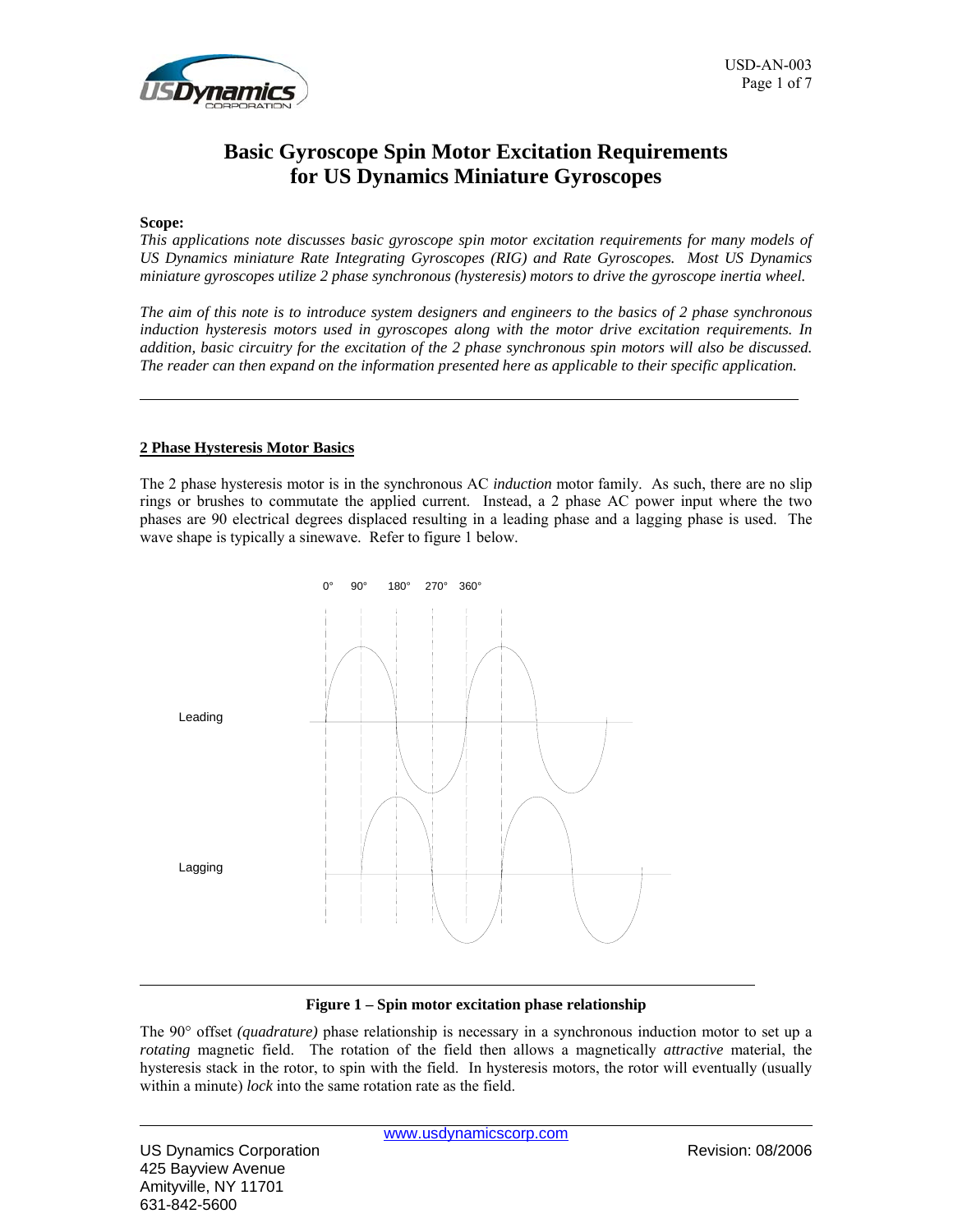

The rate of rotation of the magnetic field is governed by the following relationship:

r.p.m.  $= (120 * f)/p$ 

where:  $f =$  excitation frequency p = number of motor poles  $r.p.m.$  = the rotation rate

The figure (fig. 2) below shows a sectioned view of a typical gyro spin motor, of the 2 phase hysteresis motor design.



**Figure 2 - Section view of hysteresis spin motor** 

In this design, the stator (which also serves as the magnet wire coil form) and the shaft is stationary, and the outer shell comprised of the end bells, inertia wheel and hysteresis stack rotates about the shaft on ball bearings. US Dynamics manufactures gyro spin motors of various pole configurations, voltages, and frequencies to satisfy the requirements of virtually any conventional design.

As with most electric motors, the startup condition of the hysteresis motor will draw a higher current than the running condition. The current draw at startup will be primarily determined by the winding resistance. The current draw when in *synchronous lock* will be determined by a combination of winding resistance and inductance. Upon starting, and when monitored on an oscilloscope, the current waveforms (of each phase) can be seen decreasing in magnitude from the initial application of power, until the rotor is in synchronous lock. At that time, the waveforms can be seen stable at some lower value than that at start-up.

Upon starting, the current level for an instant reaches a maximum, near-locked rotor current. As the rotor begins to turn, a reaction from the inductance of the motor coils contributes a back voltage (back EMF). Simplistically, this back voltage opposes the supply voltage and acts as to reduce the overall input voltage. As a result, the magnitude of the motor *running* current can then be said to be this reduced input voltage divided by the motor winding resistance, per Ohm's Law.

Soon after the application of input voltage to the motor, at some point the rotor will synchronize with the rotation rate of the magnetic field. The hysteresis motor will then track this field rotation rate precisely.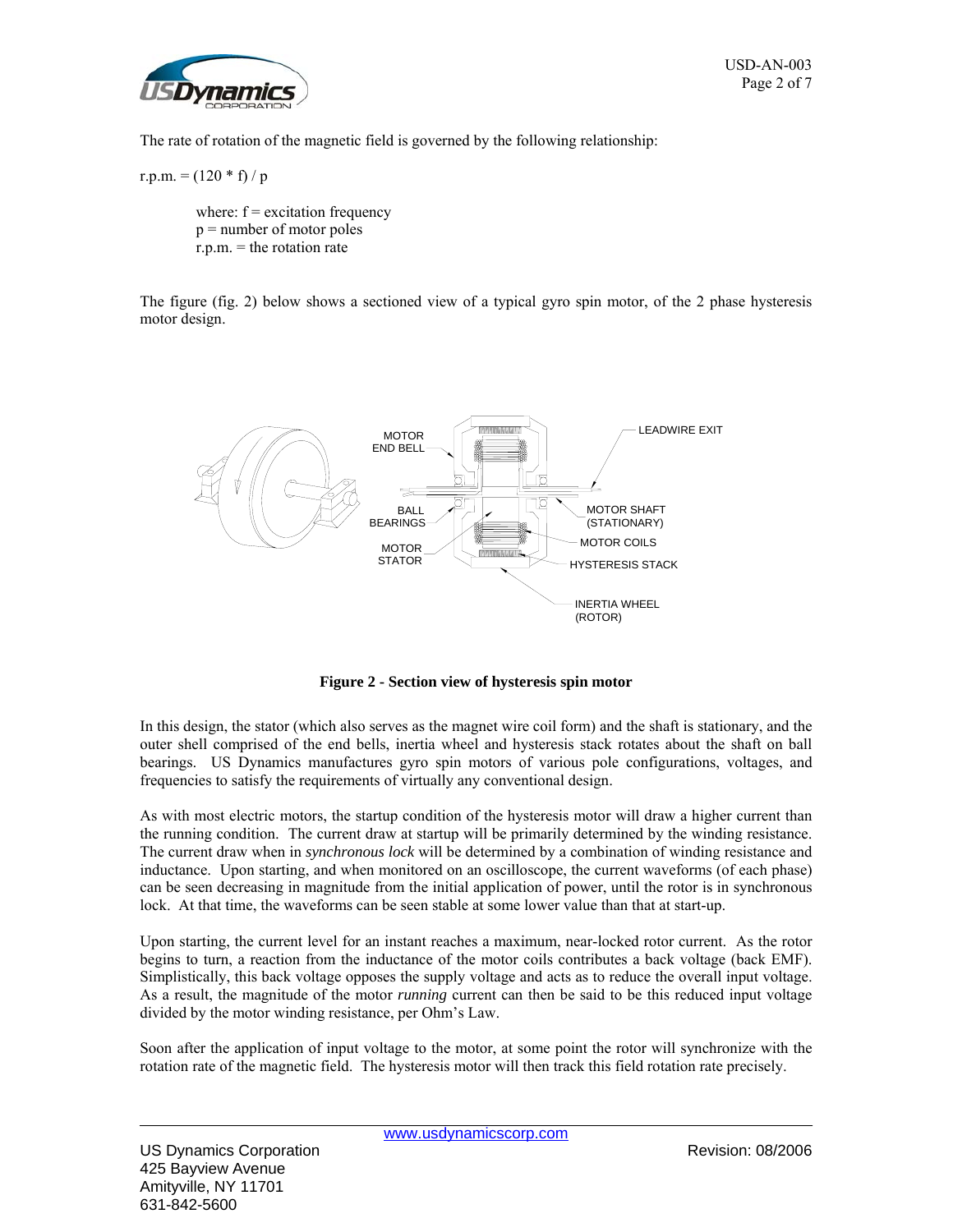

Here, the voltage is not as important as the frequency of the motor supply. *The hysteresis motor will syncup (synchronize) any rotor load that it can accelerate up to the synchronous speed.* Usually, even moderate voltage dips will not affect the motor. However, frequency jitter and/or poor frequency control of the motor AC supply will affect the rotor speed, and therefore the gyroscope's measurement accuracy.

Another characteristic of the hysteresis motor is that it will not start with a single excitation phase. *Single phasing* will typically cause the active phase winding to heat up, since the current cannot drop due to back EMF. However, a motor which has started and locked-up with two phases may continue to run on a single phase if a phase has dropped out. Here, however, the motor will no longer remain at synchronous speed, and the accuracy of the gyroscope will degrade.

## **Gyroscope Spin Motor Excitation**

This section discusses the building blocks for the most basic gyroscope spin motor excitation supply. The intent here is to give those not familiar with 2 phase hysteresis induction motors some insight as to what is required to operate the motors. A block diagram of a simple gyro spin motor excitation supply is shown in figure 3 below. A basic circuit such as the one diagrammed in the figure below would suffice for gyroscope spin motor testing for example.



**Figure 3 - Simple spin motor excitation supply block diagram** 

The block diagram shows an oscillator, a phase shifter  $(C, R1 \& R2)$ , power amplifiers, phase monitors and the spin motor. Each block component shall be examined further in the following subsections.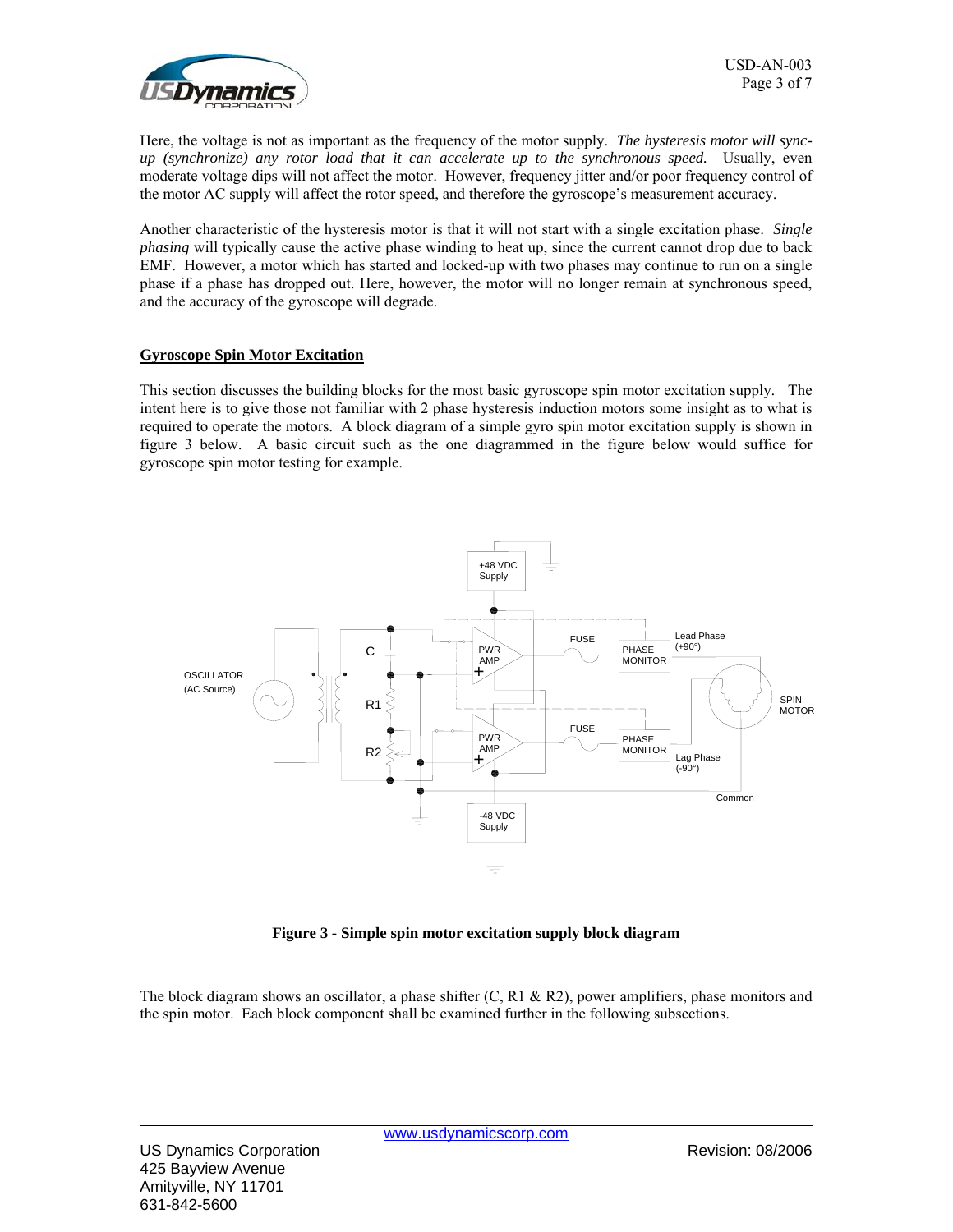

**Oscillators** 

In figure 3, an AC source oscillator is shown. This oscillator must be a stable type, ideally with less than 500ppm accuracy. For gyroscopes requiring much greater accuracy, oscillators with accuracies of 1ppm are

not uncommon. Typical oscillator types can include crystal based (the most accurate), or other types such as electronic phase-locked loops (PLL's), R-C and 555 based bi-stable, Wien bridge, or unijunction transistor based relaxation oscillators (typically less accurate). A transformer is shown and is included for isolation. Step-up or step-down types could also be used where appropriate to change voltage levels.

Crystal oscillators are known to be highly stable and offer precise frequency control. This especially true of heated crystal oscillators. However, since crystals resonate at high frequencies, usually starting in the tens of kilohertz, and most gyroscope spin motor applications require frequencies of less than 10 kilohertz, frequency division is required. In addition, the dividers used are often digital and necessarily output typically logic level square wave signals. Therefore, a square wave to sine wave converter, or sine wave synthesis is required. Crystal based oscillators and the associated frequency division schemes are most often used where less than 100ppm frequency drift (stability) is required, for the most accurate gyroscopes.

Another popular type of oscillator is the voltage controlled oscillator, or VCO. The VCO section of a phased locked loop (PPL) device can offer frequency stability typically at about 150ppm. When used as a complete system the PPL monitors the output of the VCO and adjusts the input accordingly to maintain an accurate frequency output. Since the PLL is a closed loop control system where the output of the system (the frequency of the VCO) is monitored via feedback, it can maintain a strict control over the frequency of the oscillator by servo action (fed back into the VCO).

For gyroscope applications where such precision may not be required, options would include R-C based oscillator designs. The R-C type oscillators, including 555 timer based oscillators (comparator switch type), which are simpler in design and more inherently suitable for direct low frequency operation may be more attractive to the designer in applications requiring frequency control of about 300 to 500ppm. Using high grade, stable components, oscillator designs with the required frequency stability are quite possible.

#### 2 Phase (Quadrature) Signal Generation

Since the gyroscope spin motor is a 2 phase hysteresis induction type motor, 2 independent alternating current (AC) sources related in phase by a 90° shift are required (refer again to Figure 1 above). Typically, and most simply, the 90° phase shift between two the AC phases is introduced by means of a phase shifting capacitor.

For a rate gyroscope, a typical voltage requirement may be for example 13.5 VAC to 15.5 VAC, at a frequency of  $800 \pm 10$  Hz per phase. The per-phase current requirement is then governed by a combination of the motor stator winding resistance and the motor's self-generated back-EMF when spinning under power. A simple capacitor based, 2-phase spin motor excitation signal, suitable for some types of functional testing, can be generated by a system as depicted below.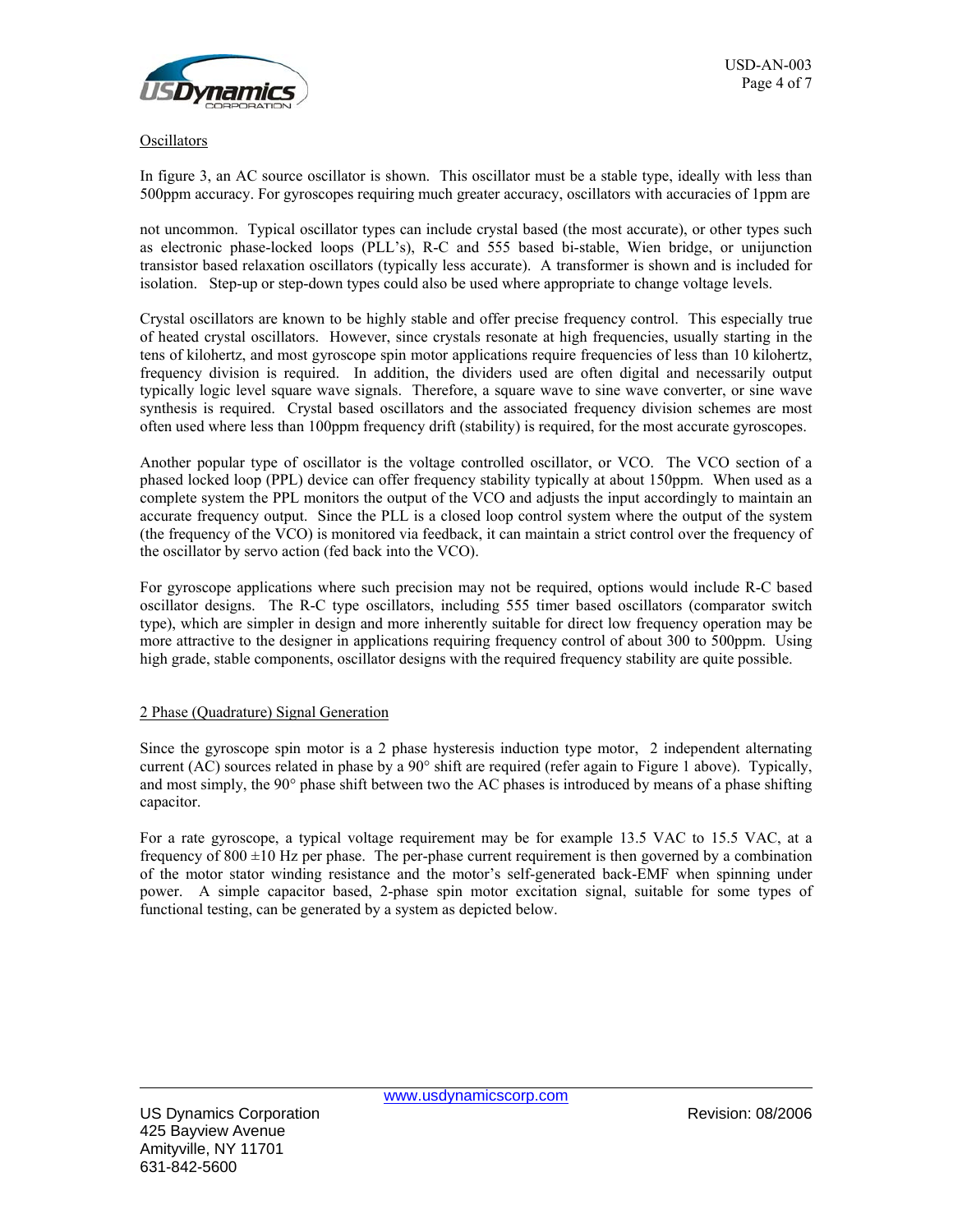



**Figure 4 - Spin motor 2 phase generator** 

The 90° phase shift is provided by the 1uF capacitor. An ideal capacitance provides a 90° phase shift, while real capacitive circuits provide a shift *approaching* 90°. In the above circuit, a balance in sinewave amplitude from phase to phase is achieved by adjusting the phase balance adjustment potentiometer. The two sinewaves will be matched when the total resistance of the 100 Ohm resistor and the potentiometer resistance are equal to the capacitive reactance (AC resistance) at the excitation frequency. In the above example, the capacitive reactance,  $X_c$ , is given by the expression:

 $X_C = 1/(2πfC)$ 

where:  $f = \text{frequency of excitation in Hz}$  $C =$  capacitance in Farads

Therefore, in the above example, the capacitive reactance,  $X_C = 199$  Ohms. Then, if the potentiometer is set to 99 Ohms and its value is added to the fixed 100 Ohm resistor is 199 Ohms, the peaks of the lead and lag sinewaves will be essentially equal. Using the above circuit, a two phase (90° shifted) spin motor excitation signal is established. For use as a phase shifting element, the capacitor should be a stable, nonpolarized film type.

Other phase shifting methods may be used in addition to what is described above. For example, if two independent oscillators which are *synchronized* to be 90° degrees apart in phase are used, the phase shifter circuitry is not needed. As well, other quadrature generation techniques could be used eliminating the need for a phase shifter. These would include digital synthesis, or op-amp based phase shifters.

#### Motor Excitation Power Amplifier

In order to actually drive a spin motor, a higher current than would be available from the spin motor excitation signal generator will typically be required. Therefore, the output of the circuit shown in figure 4 will need some amplification to be sure the proper voltage is maintained while delivering the current required by the spin motor. The circuitry shown in figure 5 is typical of what would be required to interface the output of figure 4 to an actual gyro spin motor per phase.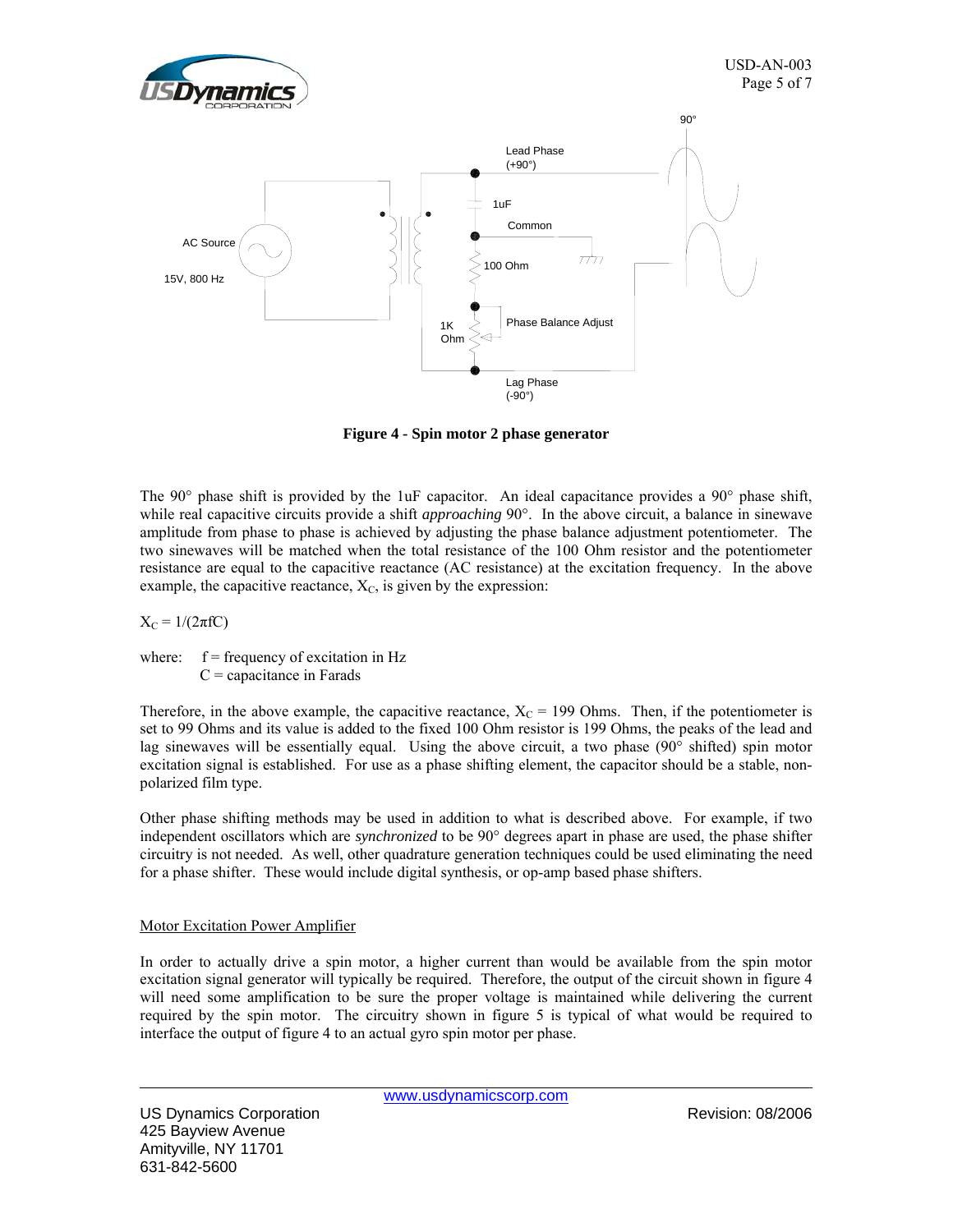



**Figure 5 - Spin motor excitation signal power amplifier** 

The power amplifier shown in figure 5 will provide adequate spin motor current and voltage regulation (one amplifier channel per phase) during spin motor start-up and running conditions. *In this regard, a monolithic stereo amplifier may also be used such that more circuitry is housed in a single package for two separate channels of amplification.* 

The PA10 type high voltage and current power amplifier can provide up to 60 watts of power availability in a TO-3 type package. As shown above, adequate power supply bypassing is essential in order to provide continuous current to the spin motor under severe power supply transient conditions. The 4.7uF and 22uF capacitors can be either wet or dry tantalum type. Typically, the use of 10uF per Ampere of peak output current is a good rule-of-thumb to follow when bypassing the power supplies of a high power amplifier such as the PA10.

In addition, a frequency compensation capacitor is shown from the output terminal (pin 1) to the inverting input terminal (pin 5) of the PA10. The *low value* capacitor provides a reduction of amplifier gain in the event of a high frequency noise input. This tends to keep the amplified output frequency very close to the input frequency, by not allowing the amplification of high frequency (nuisance) noise. The 0.7 Ohm resistors provide current limiting within the amplifier to protect it from short circuits, should one occur due to mis-wiring or other output related failures. Again, since there are two phases required to power the spin motor, two power amplifiers as depicted in figure 5 above will be required, one for each motor phase.

## **Gyroscope and System Protection Circuitry**

Amityville, NY 11701 631-842-5600

In most real applications, including gyro testing, motor excitation phase monitoring will be included in the design. The most basic monitor will include a current feedback element for each motor phase. This feedback element will measure the phase current and input information into a circuit that as a minimum will turn off all excitation to the motor in the event of a current fault.

For example, if one phase monitor indicates that no current is being drawn, the motor cannot start because there is no rotating magnetic field being generated. In this case, the phase that is energized is drawing the full start-up current on that phase for an indefinite period of time. If excessive heating occurs due to the